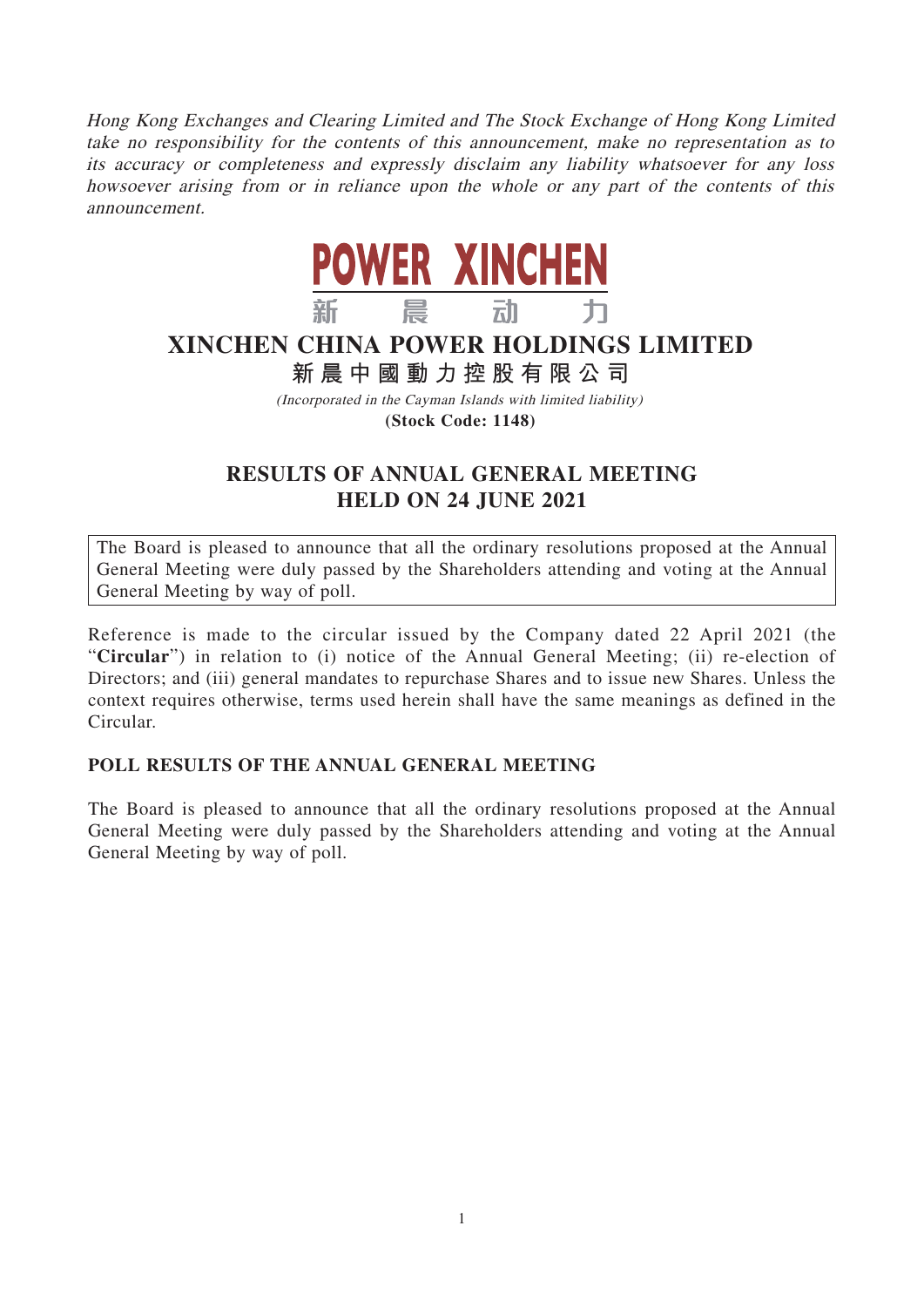Details of the poll results in respect of the ordinary resolutions proposed at the Annual General Meeting are as follows:

| <b>Ordinary resolutions proposed</b><br>at the Annual General Meeting |                                                                                                                                  |                                                                                                                                                                                                                                                                                  | <b>FOR</b><br>votes $(\%)$     | <b>AGAINST</b><br>votes $(\%)$ | Total number of<br>votes |
|-----------------------------------------------------------------------|----------------------------------------------------------------------------------------------------------------------------------|----------------------------------------------------------------------------------------------------------------------------------------------------------------------------------------------------------------------------------------------------------------------------------|--------------------------------|--------------------------------|--------------------------|
| 1.                                                                    | 2020.                                                                                                                            | To receive and consider the audited<br>consolidated financial statements and the<br>reports of directors and auditors of the<br>Company for the year ended 31 December                                                                                                           | 437,869,499<br>$(100\%)$       | 0<br>$(0\%)$                   | 437,869,499              |
| 2.                                                                    | (A)                                                                                                                              | To re-elect Mr. Wang Yunxian as<br>executive director.                                                                                                                                                                                                                           | 837,868,499<br>$(99.999881\%)$ | 1,000<br>(0.000119%)           | 837,869,499              |
|                                                                       | (B)                                                                                                                              | To re-elect Ms. Ma Nina as non-<br>executive director.                                                                                                                                                                                                                           | 837,868,499<br>(99.999881%)    | 1,000<br>(0.000119%)           | 837,869,499              |
|                                                                       | (C)                                                                                                                              | To re-elect Mr. Chi Guohua as<br>independent non-executive director.                                                                                                                                                                                                             | 836,932,499<br>(99.888169%)    | 937,000<br>(0.111831%)         | 837,869,499              |
|                                                                       | (D)                                                                                                                              | To re-elect Mr. Huang Haibo as<br>independent non-executive director.                                                                                                                                                                                                            | 836,932,499<br>(99.888169%)    | 937,000<br>$(0.111831\%)$      | 837,869,499              |
|                                                                       | (E)                                                                                                                              | To authorise the board of directors to<br>fix the remuneration of the directors.                                                                                                                                                                                                 | 837,868,499<br>$(99.999881\%)$ | 1,000<br>(0.000119%)           | 837,869,499              |
| 3.                                                                    | To appoint Grant Thornton Hong Kong<br>Limited as auditors and to authorise the<br>board of directors to fix their remuneration. |                                                                                                                                                                                                                                                                                  | 836,932,499<br>(99.888169%)    | 937,000<br>$(0.111831\%)$      | 837,869,499              |
| 4.                                                                    | (A)                                                                                                                              | To grant a general and unconditional<br>mandate to the directors to allot,<br>issue and otherwise deal with new<br>shares of the Company not exceeding<br>20 per cent. of the total number of<br>shares of the Company in issue as at<br>the date of passing of this resolution. | 836,932,499<br>(99.888169%)    | 937,000<br>$(0.111831\%)$      | 837,869,499              |
|                                                                       | (B)                                                                                                                              | To grant a general and unconditional<br>mandate to the directors to<br>repurchase the Company's own<br>shares not exceeding 10 per cent.<br>of the total number of shares of the<br>Company in issue as at the date of<br>passing of this resolution.                            | 837,869,499<br>$(100\%)$       | $\boldsymbol{0}$<br>$(0\%)$    | 837,869,499              |
|                                                                       | (C)                                                                                                                              | To extend the mandate granted under<br>resolution no. $4(A)$ by including the<br>number of shares repurchased by the<br>Company pursuant to resolution no.<br>$4(B)$ .                                                                                                           | 836,932,499<br>(99.888169%)    | 937,000<br>$(0.111831\%)$      | 837,869,499              |

Accordingly, all the ordinary resolutions put forward at the Annual General Meeting were duly passed by the Shareholders attending and voting at the Annual General Meeting by way of poll.